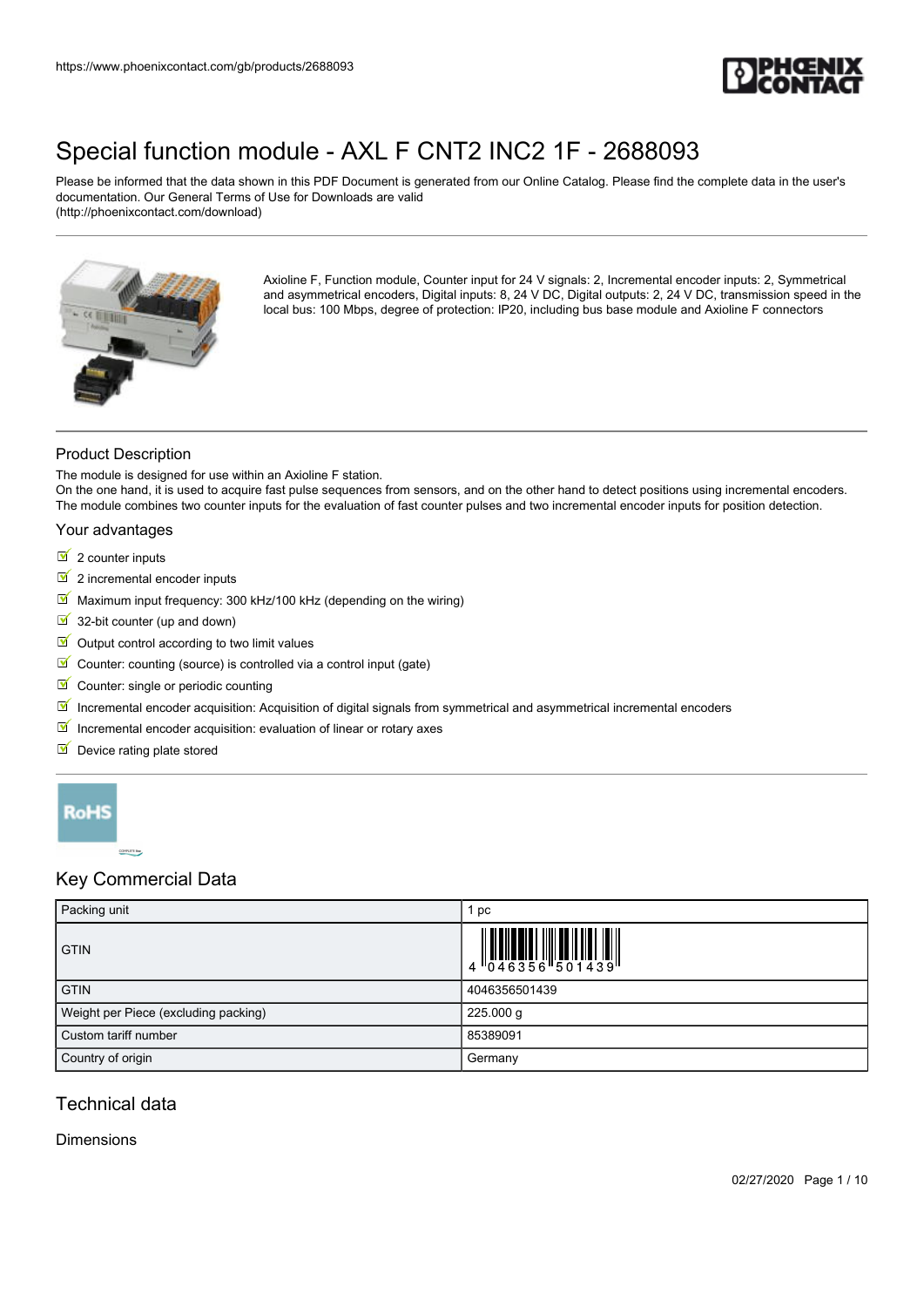

## Technical data

### Dimensions

| Width              | 53.6 mm                                                                          |
|--------------------|----------------------------------------------------------------------------------|
| Height             | 126.1 mm                                                                         |
| Depth              | 54 mm                                                                            |
| Note on dimensions | The depth is valid when a TH 35-7,5 DIN rail is used (according to<br>EN 60715). |

#### Ambient conditions

| Ambient temperature (operation)          | $-25$ °C $\ldots$ 60 °C $\,$                   |
|------------------------------------------|------------------------------------------------|
| Ambient temperature (storage/transport)  | $-40$ °C $\ldots$ 85 °C                        |
| Permissible humidity (operation)         | 5 %  95 % (non-condensing)                     |
| Permissible humidity (storage/transport) | 5 %  95 % (non-condensing)                     |
| Air pressure (operation)                 | 70 kPa  106 kPa (up to 3000 m above sea level) |
| Air pressure (storage/transport)         | 70 kPa  106 kPa (up to 3000 m above sea level) |
| Degree of protection                     | IP <sub>20</sub>                               |

#### **General**

| Mounting type                 | DIN rail                            |
|-------------------------------|-------------------------------------|
| Color                         | traffic grey A RAL 7042             |
| Net weight                    | 225 <sub>q</sub>                    |
| Note on weight specifications | with connectors and bus base module |
| Mounting position             | any (no temperature derating)       |

#### Interfaces

| Designation        | l Axioline F local bus |
|--------------------|------------------------|
| No. of channels    |                        |
| Connection method  | I Bus base module      |
| Transmission speed | 100 Mbps               |

#### Axioline potentials

| Designation          | Axioline F local bus supply (U <sub>Bus</sub> )                                                                       |
|----------------------|-----------------------------------------------------------------------------------------------------------------------|
| Supply voltage       | 5 V DC (via bus base module)                                                                                          |
| Current consumption  | typ. 100 mA                                                                                                           |
|                      | max. 120 mA                                                                                                           |
| Power consumption    | typ. 0.5 W                                                                                                            |
|                      | max. 0.6 W                                                                                                            |
| Designation          | Supply voltage input U <sub>1</sub>                                                                                   |
| Supply voltage       | 24 V DC                                                                                                               |
| Supply voltage range | 19.2 V DC  30 V DC including all tolerances, including ripple                                                         |
| Current consumption  | max. 2.5 A (dependent on the encoder or sensor type used and the load<br>on the digital output.)                      |
| Power consumption    | max. 60 W (of which 1.6 W internal losses)                                                                            |
| Protective circuit   | Surge protection of the supply voltage electronic (35 V, 0.5 s)                                                       |
|                      | Polarity reversal protection of the supply voltage parallel diode; with<br>external 5 A fuse (only for commissioning) |

02/27/2020 Page 2 / 10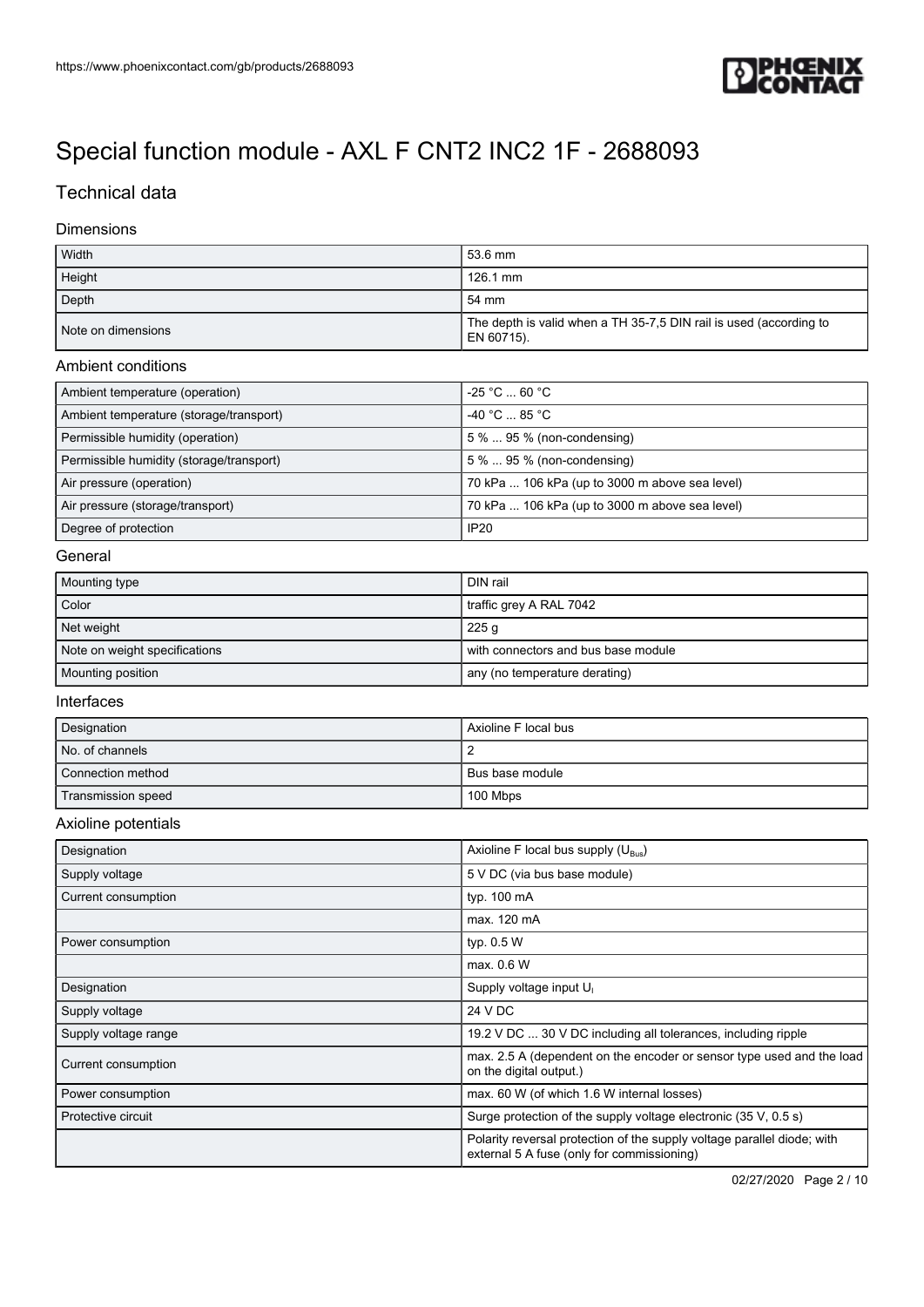

## Technical data

#### Axioline potentials

| Protection | max. 8 A (polarity reversal protection up to 5 A) |
|------------|---------------------------------------------------|

### Counter inputs

| Input name                             | Counter input for 24 V signals                                                        |
|----------------------------------------|---------------------------------------------------------------------------------------|
| Number of inputs                       | 2 (S1, S2)                                                                            |
| Description of the input               | EN 61131-2, type 3                                                                    |
| Connection method                      | Push-in connection                                                                    |
| Input voltage                          | 24 V DC                                                                               |
| Input voltage range "0" signal         | $-3$ V DC $$ 5 V DC                                                                   |
| Input voltage range "1" signal         | 11 V DC  30 V DC                                                                      |
| Input frequency                        | max. 300 kHz (1 channel wired)                                                        |
|                                        | max. 100 kHz (More than one channel wired or Z signal monitoring via<br>the firmware) |
| Input current                          | typ. 2.5 mA (per channel)                                                             |
| Resolution                             | 32 bits                                                                               |
| Permissible cable length to the sensor | 30 m                                                                                  |

#### Encoder inputs

| Input name        | Incremental encoder inputs                               |
|-------------------|----------------------------------------------------------|
| Number of inputs  | 2 (A1, /A1, B1, /B1, Z1, /Z1; A2, /A2, B2, /B2, Z2, /Z2) |
| Connection method | Push-in connection                                       |
| Encoder signals   | Symmetrical and asymmetrical encoders                    |
| Cable length      | $<$ 30 m                                                 |

#### Encoder data

| Number of 5 V encoder supplies            | 2 ( $U_{F1}$ , $U_{F2}$ )                                                        |
|-------------------------------------------|----------------------------------------------------------------------------------|
| Nominal output voltage                    | 5 V DC                                                                           |
| Voltage range                             | 5 V DC  5.5 V DC                                                                 |
| Current carrying capacity                 | max. 250 mA                                                                      |
| Type of protection                        | Short-circuit protection                                                         |
| Number of 24 V encoder supplies           | 2 ( $U_{S1}$ , $U_{S2}$ )                                                        |
| Nominal output voltage                    | 24 V DC                                                                          |
| Voltage range                             | 19.2 V DC  30 V DC                                                               |
| Current carrying capacity                 | typ. 500 mA                                                                      |
| Type of protection                        | Short-circuit protection                                                         |
| Designation                               | Symmetrical incremental encoders                                                 |
| Encoder types that can be connected       | max. 2 (A, /A, B, /B, (Z, /Z))                                                   |
| Encoder supply voltage                    | 5 V DC                                                                           |
|                                           | 24 V DC                                                                          |
| Signal voltage level                      | Differential signal (signal – inverted signal) ±0.5 V, minimum; ±6 V,<br>maximum |
| Common mode voltage range signal - ground | $-10$ V $$ 13.2 V                                                                |
| Input frequency                           | max. 300 kHz (1 channel wired)                                                   |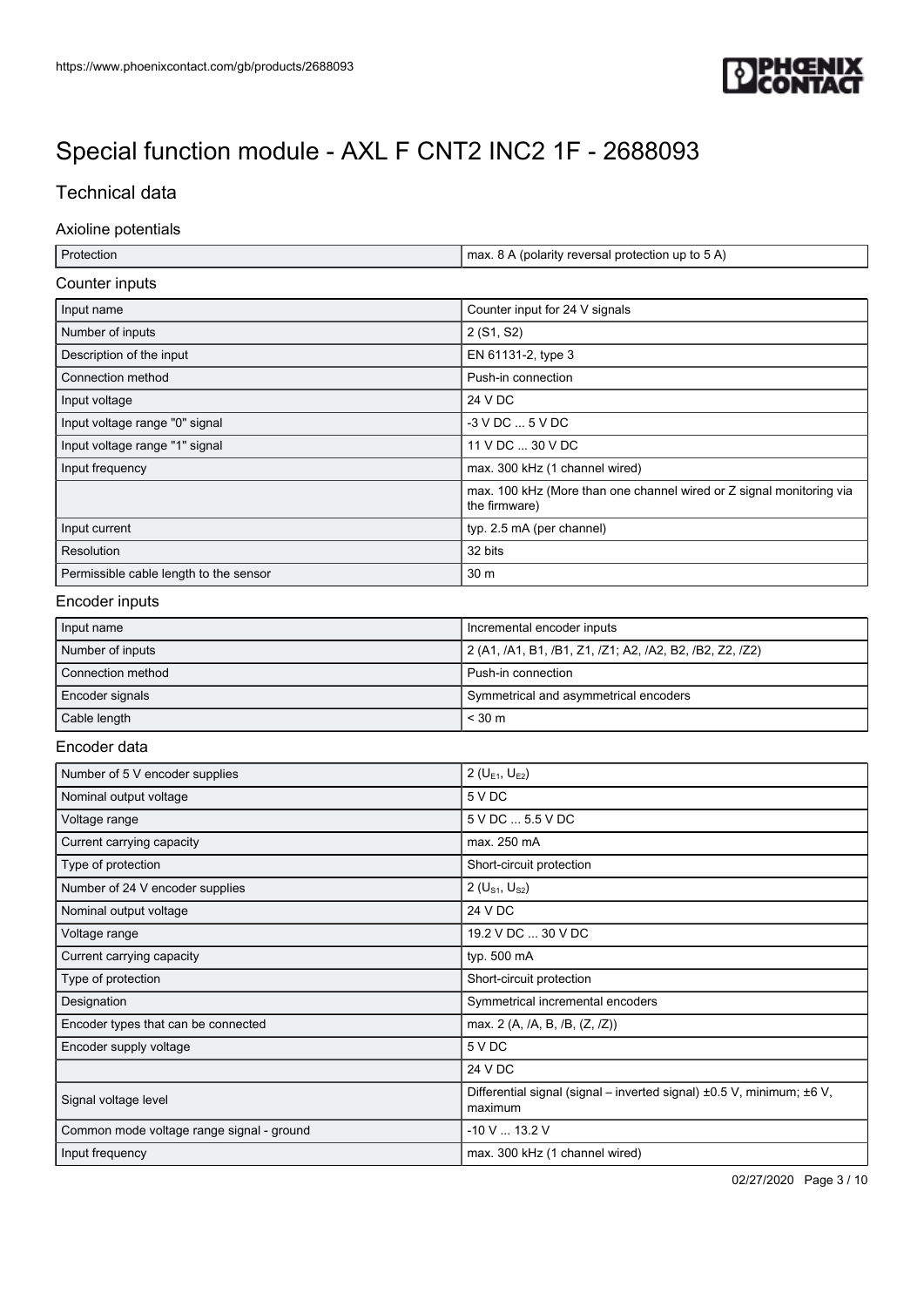

## Technical data

### Encoder data

|                                     | max. 100 kHz (More than one channel wired or Z signal monitoring via<br>the firmware) |
|-------------------------------------|---------------------------------------------------------------------------------------|
| Designation                         | Asymmetrical incremental encoder                                                      |
| Encoder types that can be connected | max. $2(A, B, (Z))$                                                                   |
| Signal voltage level                | Low $\leq$ 2.5 V, high $\geq$ 3.5 V (up to 27 V, maximum)                             |
| Input frequency                     | max. 300 kHz (1 channel wired)                                                        |
|                                     | max. 100 kHz (More than one channel wired or Z signal monitoring via<br>the firmware) |

## Digital inputs

| Input name                               | Digital inputs                                       |
|------------------------------------------|------------------------------------------------------|
| Description of the input                 | EN 61131-2, type 3                                   |
| Connection method                        | Push-in connection                                   |
| Connection technology                    | 1-wire (optionally 2, 3-wire)                        |
| Number of inputs                         | 8 (CNT: G1, G2, Dir1, Dir2; INC: Ref1, Ref2, L1, L2) |
| Nominal input voltage $U_{\text{IN}}$    | 24 V DC                                              |
| Nominal input current at $U_{\text{IN}}$ | 2.5 mA (per channel)                                 |
| Input voltage range "0" signal           | $-3$ V DC $$ 5 V DC                                  |
| Input voltage range "1" signal           | 11 V DC  30 V DC                                     |

#### Digital outputs

| Output name                        | Digital outputs                                              |
|------------------------------------|--------------------------------------------------------------|
| Connection method                  | Push-in connection                                           |
| Connection technology              | 1-wire                                                       |
| Number of outputs                  | 2 (Out1, Out2)                                               |
| Protective circuit                 | Short-circuit protection, overload protection of the outputs |
| Output voltage                     | 24 V DC                                                      |
| Nominal output voltage             | 24 V DC                                                      |
| Maximum output current per channel | 500 mA                                                       |
| Nominal load, inductive            | max. 12 VA (1.2 H, 48 $\Omega$ , with nominal voltage)       |
| Nominal load, lamp                 | max. 12 W (at nominal voltage)                               |
| Nominal load, ohmic                | max. 12 W (48 $\Omega$ , with nominal voltage)               |

### Electrical isolation

| Test section | 5V communications power (logic), 24 V supply (I/O) 500 V AC 50 Hz 1<br>min. |  |
|--------------|-----------------------------------------------------------------------------|--|
|              | 5 V supply (logic)/functional earth ground 500 V AC 50 Hz 1 min.            |  |
|              | 24 V supply (I/O) / functional earth ground 500 V AC 50 Hz 1 min.           |  |

#### Standards and Regulations

| Mechanical tests                                    | Vibration resistance in acc. with EN 60068-2-6/IEC 60068-2-6 5g |  |
|-----------------------------------------------------|-----------------------------------------------------------------|--|
| Shock in acc. with EN 60068-2-27/IEC 60068-2-27 30g |                                                                 |  |
|                                                     | Continuous shock according to EN 60068-2-27/IEC 60068-2-27 10g  |  |
| Protection class                                    | IIII (IEC 61140, EN 61140, VDE 0140-1)                          |  |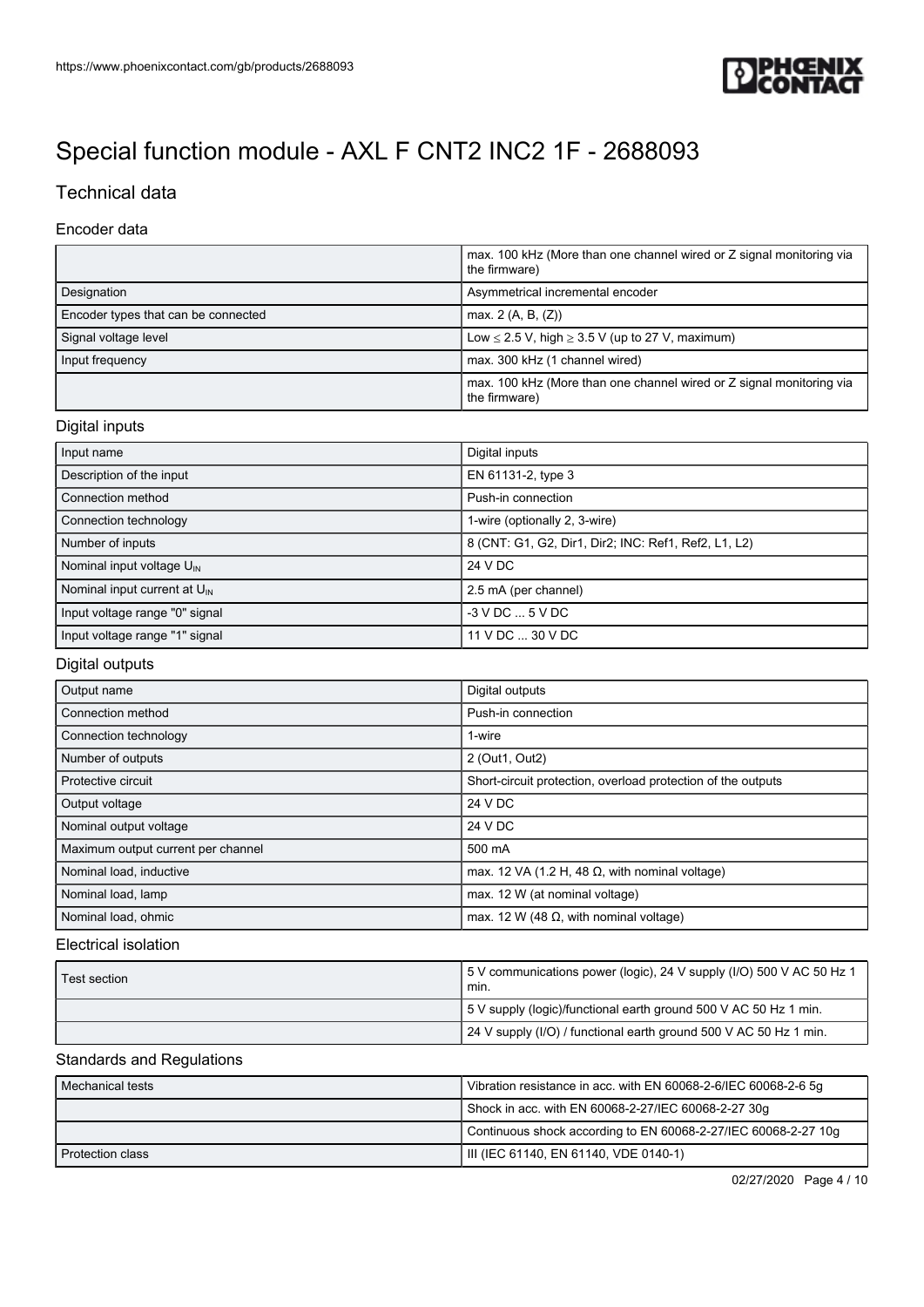

## Technical data

### Environmental Product Compliance

| I REACh SVHC   | Lead 7439-92-1                                                                                         |  |
|----------------|--------------------------------------------------------------------------------------------------------|--|
| l China RoHS l | Environmentally Friendly Use Period = 50                                                               |  |
|                | For details about hazardous substances go to tab "Downloads",<br>Category "Manufacturer's declaration" |  |

## Drawings



Quadrature encoder with 5 V supply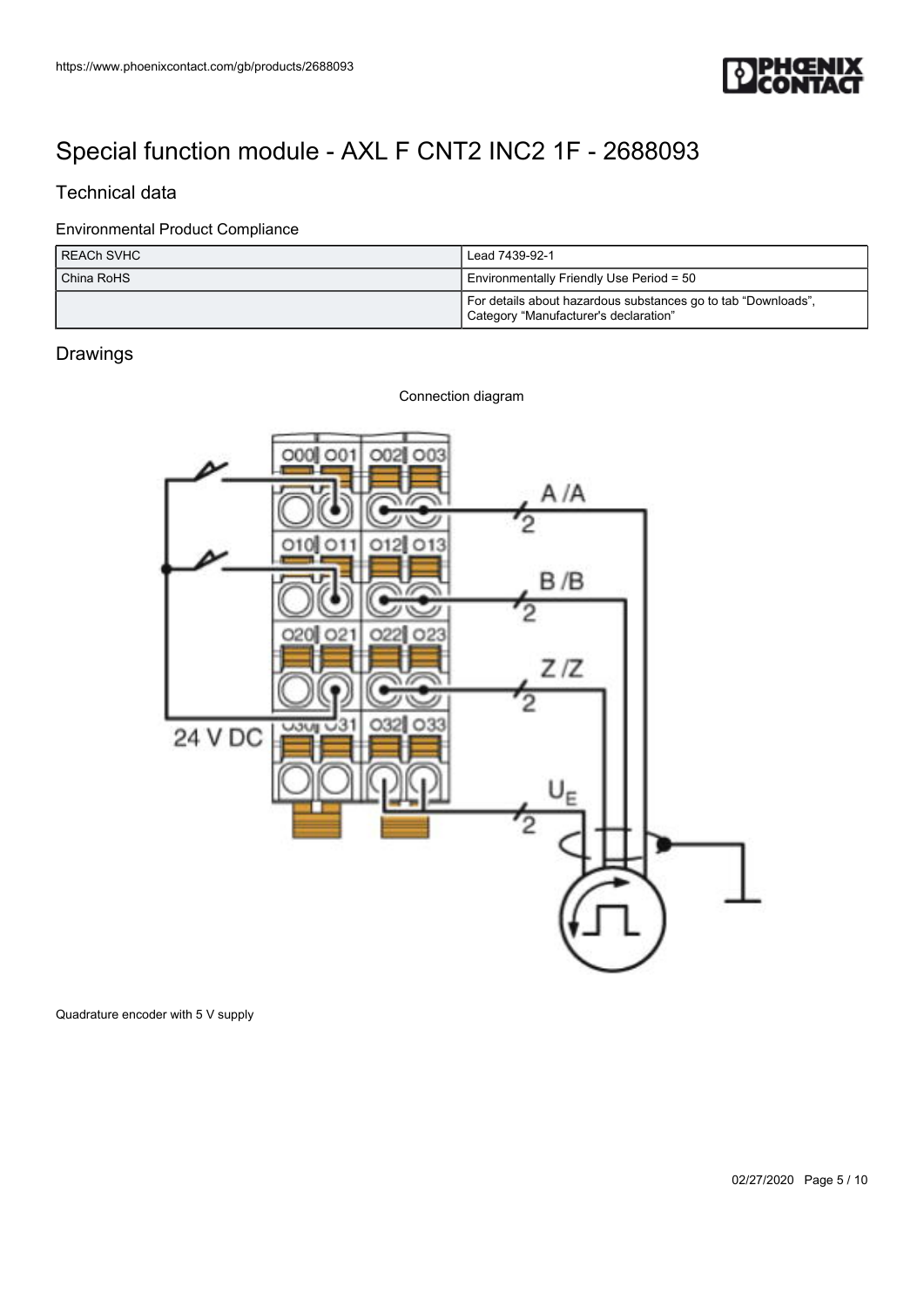



Internal wiring of the terminal points

Block diagram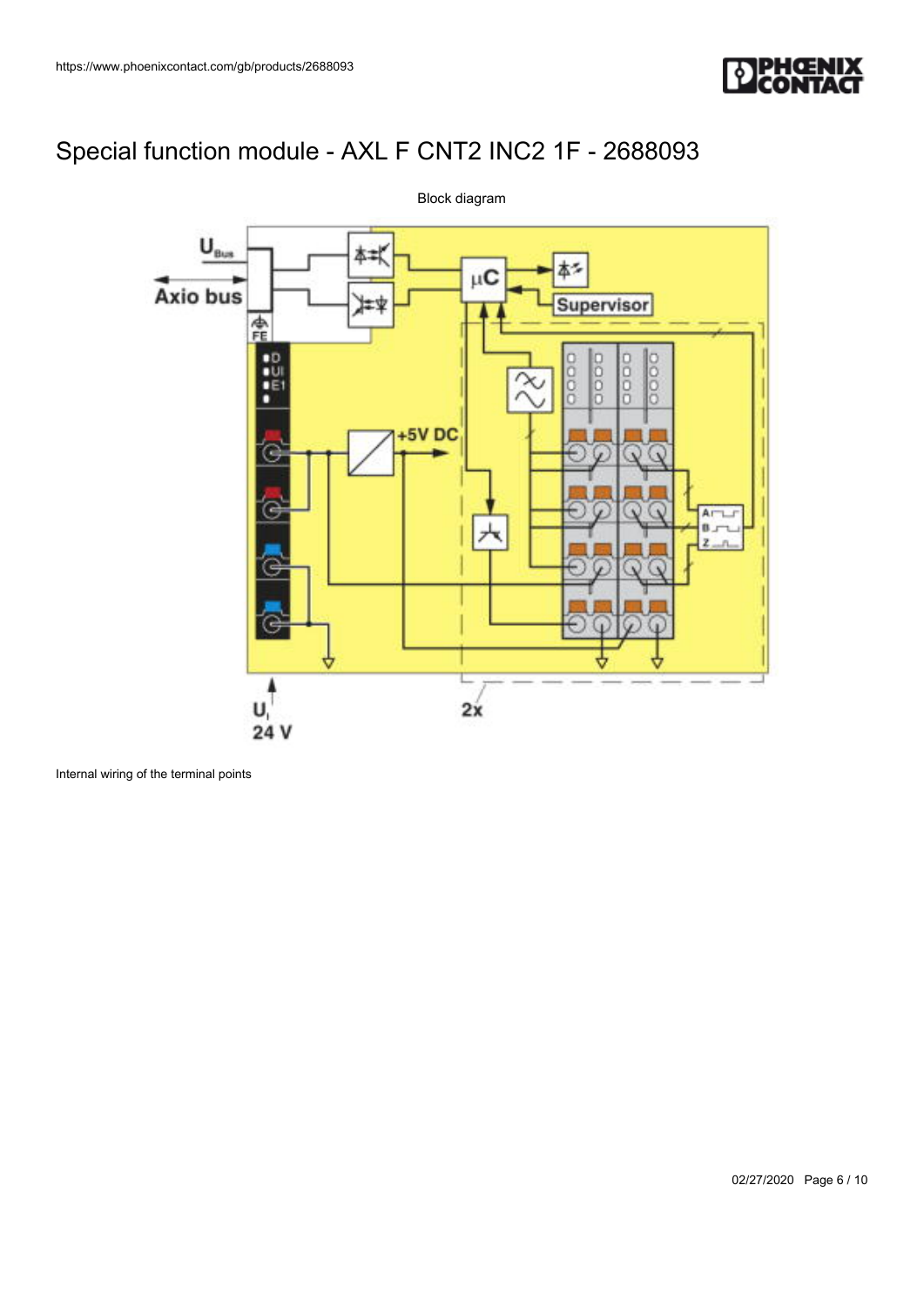





# **Classifications**

### eCl@ss

| eCl@ss 4.0 | 27240400 |
|------------|----------|
| eCl@ss 4.1 | 27240400 |
| eCl@ss 5.0 | 27242200 |
| eCl@ss 5.1 | 27242600 |
| eCl@ss 6.0 | 27242600 |
| eCl@ss 7.0 | 27242605 |
| eCl@ss 8.0 | 27242605 |
| eCl@ss 9.0 | 27242605 |

## ETIM

| <b>ETIM 4.0</b>     | EC001601 |
|---------------------|----------|
| ETIM <sub>5.0</sub> | EC001601 |
| ETIM 6.0            | EC001601 |
| ETIM 7.0            | EC001601 |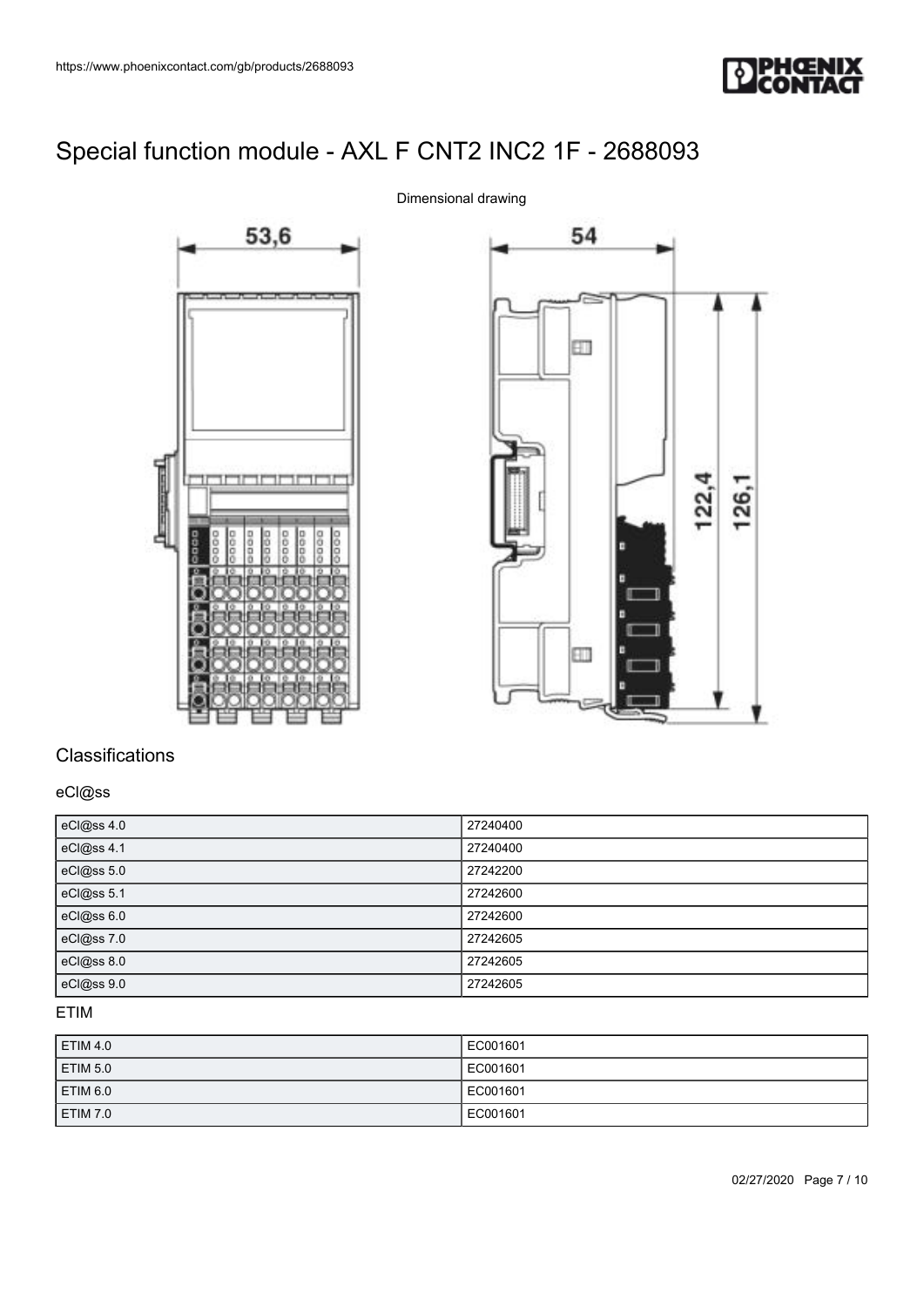

## **Classifications**

### UNSPSC

| UNSPSC 6.01          | 43172015 |
|----------------------|----------|
| <b>UNSPSC 7.0901</b> | 43201404 |
| <b>UNSPSC 11</b>     | 39121311 |
| <b>UNSPSC 12.01</b>  | 39121311 |
| <b>UNSPSC 13.2</b>   | 32151602 |
| UNSPSC 18.0          | 32151602 |
| UNSPSC 19.0          | 32151602 |
| <b>UNSPSC 20.0</b>   | 32151602 |
| <b>UNSPSC 21.0</b>   | 32151602 |

# Approvals

#### Approvals

#### Approvals

DNV GL / PRS / BV / LR / KR / ABS / BSH / RINA / UL Listed / cUL Listed / EAC / cULus Listed

#### Ex Approvals

#### Approval details

| DNV GL     | $\frac{1}{\text{Div}\cdot\text{GL}}$ | https://approvalfinder.dnvgl.com/                                                                           | <b>TAA00000DF</b> |
|------------|--------------------------------------|-------------------------------------------------------------------------------------------------------------|-------------------|
| <b>PRS</b> |                                      | http://www.prs.pl/                                                                                          | TE/2239/880590/19 |
| <b>BV</b>  | <b>BUREAU</b>                        | http://www.veristar.com/portal/veristarinfo/generalinfo/<br>approved/approvedProducts/equipmentAndMaterials | 36433/B0 BV       |
| <b>LR</b>  |                                      | http://www.lr.org/en                                                                                        | 14-20019          |
| KR         |                                      | http://www.krs.co.kr/eng/main/main.aspx                                                                     | HMB17372-AC002    |

02/27/2020 Page 8 / 10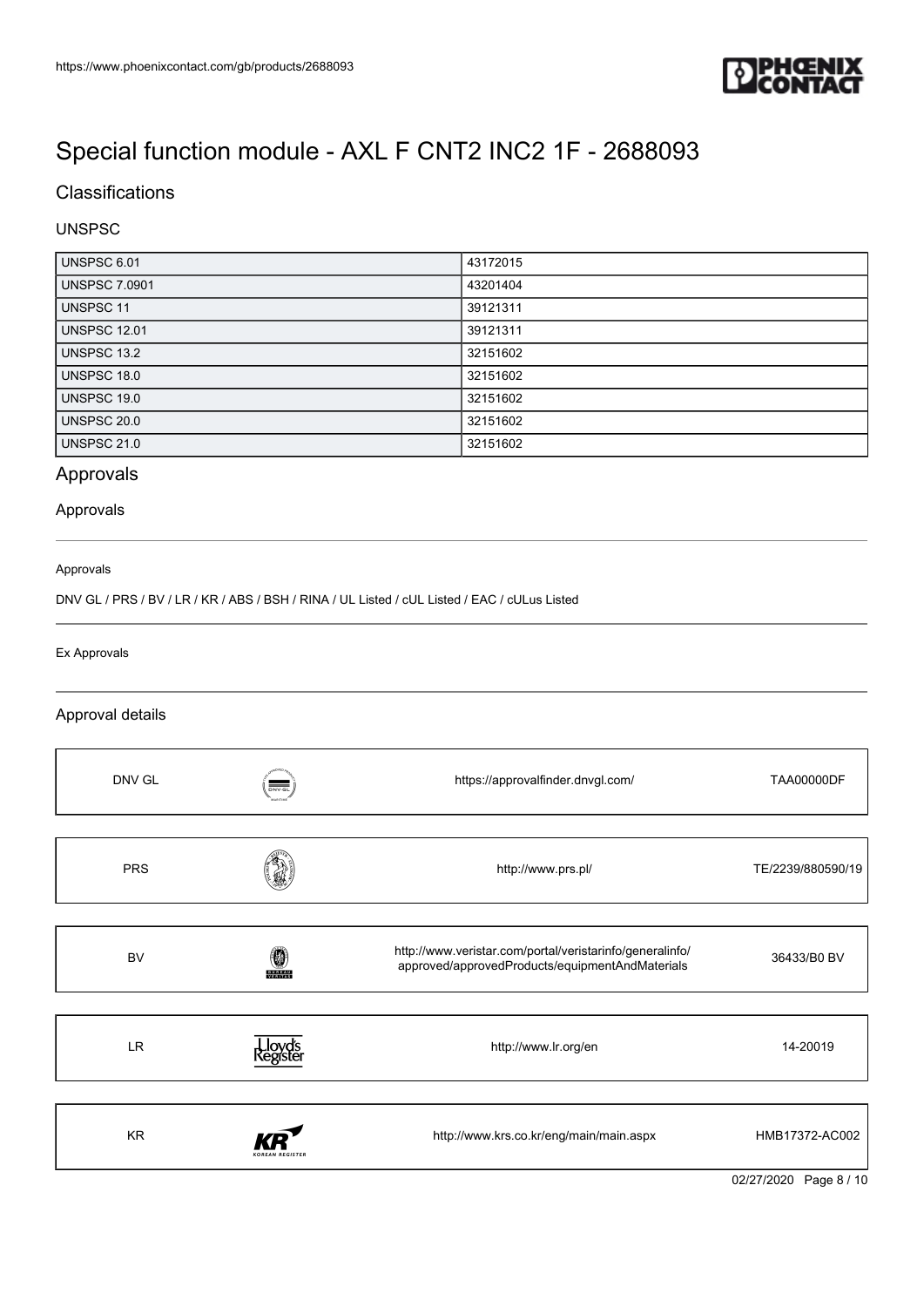

## Approvals

| <b>ABS</b>       |                                    | http://www.eagle.org/eagleExternalPortalWEB/                        | 18-HG1767360-PDA |
|------------------|------------------------------------|---------------------------------------------------------------------|------------------|
|                  |                                    |                                                                     |                  |
| <b>BSH</b>       |                                    | http://www.bsh.de/de/index.jsp                                      | 840              |
| <b>RINA</b>      |                                    | http://www.rina.org/en                                              | ELE256518XG      |
| <b>UL Listed</b> | (9)<br>LISTED                      | http://database.ul.com/cgi-bin/XYV/template/LISEXT/1FRAME/index.htm | FILE E 238705    |
|                  |                                    |                                                                     |                  |
| cUL Listed       | $_{c}$ (U <sub>L</sub> )<br>LISTED | http://database.ul.com/cgi-bin/XYV/template/LISEXT/1FRAME/index.htm | FILE E 238705    |
|                  |                                    |                                                                     |                  |
| EAC              | EAD                                |                                                                     | EAC-Zulassung    |
|                  |                                    |                                                                     |                  |
| cULus Listed     | 7 Jul                              |                                                                     |                  |



### Accessories

#### Accessories

Device marking

[Insert label - EMT \(35X46\)R - 0801604](https://www.phoenixcontact.com/gb/products/0801604)



Insert label, for the Axioline F series from Phoenix Contact, Roll, white, unlabeled, can be labeled with: THERMOMARK ROLLMASTER 300/600, THERMOMARK X1.2, THERMOMARK ROLL X1, THERMOMARK ROLL 2.0, THERMOMARK ROLL, mounting type: snapped into marker carrier, lettering field size: 35 x 46 mm, Number of individual labels: 500

### DIN rail connector

[Bus connector - AXL F BS F - 2688129](https://www.phoenixcontact.com/gb/products/2688129)



Axioline F bus base module for housing type F